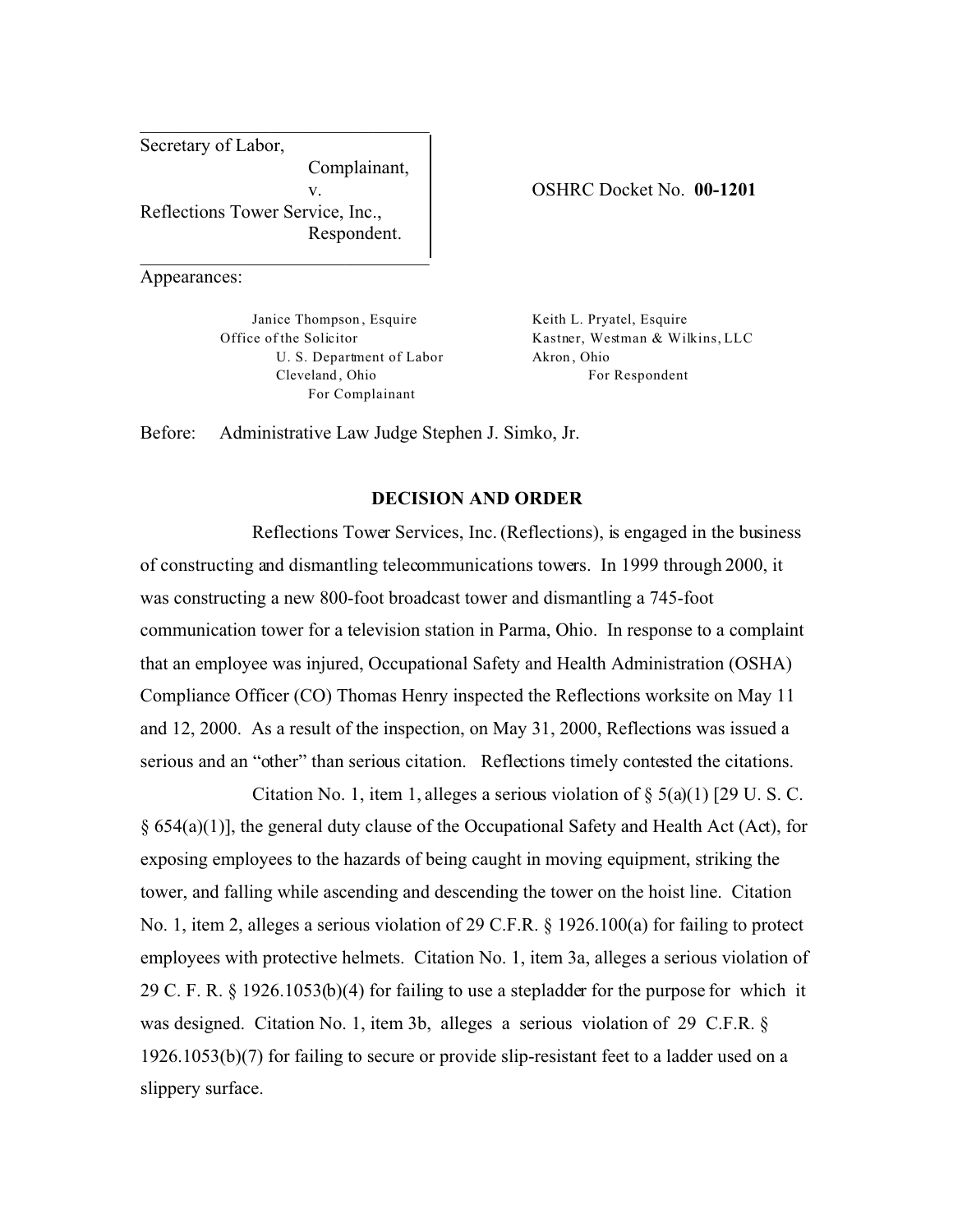Citation No. 2, item 1, alleges an "other" than serious violation of 29 C. F. R. § 1926.152(a)(1) for failing to use an approved container for storing and handling flammable and combustible liquids. Citation No. 2, item 2, alleges an "other" than serious violation of 29 C. F. R. § 1926.550(g)(4)(ii)(B) for failing to have an interior grab rail in a personnel basket. Citation No. 2, item 3, alleges an "other" than serious violation of 29 C. F. R. § 1926.550(g)(4)(ii)(I) for failing to have the load capacity of a personnel basket posted on the basket.

Before the hearing, on August 18, 2000, the Secretary moved to amend the citation by adding additional abatement methods for the alleged  $\S(2a)(1)$  violation. This motion was granted on October 10, 2000.

The case was originally designated for E-Z trial procedures under 29 C. F. R. §2200.200, *et seq.*; however, E-Z procedures were discontinued. The hearing was held in Cleveland, Ohio, on December 5, 2000. Reflections admits jurisdiction and coverage (Answer). Both parties filed posthearing briefs. After the hearing, the Secretary withdrew items 2 and 3 of Citation No. 2 and Exhibit C-26 (Secretary's letter dated February 16, 2001).

For the reasons that follow, Citation No. 1, items 1 and 3b, are vacated. Citation No. 1, items 2 and 3a, are affirmed. Citation No. 2, item 1, is affirmed. Total penalties of \$1,100 are assessed.

#### Motion to Amend

At the beginning of the hearing, the Secretary moved to amend the complaint under Rule 15 of the Federal Rules of Civil Procedure by amending Citation No. 1, item 1, to allege a violation of 29 C. F. R.  $\S$  1926.1053(a), in the alternative, to the  $\S$  5(a)(1) violation. Section 1926.1053(a) refers to safety standards for ladders. There are 27 subsections of § 1926.1053(a). When asked at the hearing which particular subsection the Secretary was relying on, the Secretary responded that she was relying on all of them. Reflections objected to the motion on the basis that it would be prejudiced because this was the first time it was aware of the motion, and it would not have an opportunity to prepare a defense to this new standard.

In order to determine whether a party has suffered prejudice by an amendment, "it is proper to look at whether the party had a fair opportunity to defend and whether it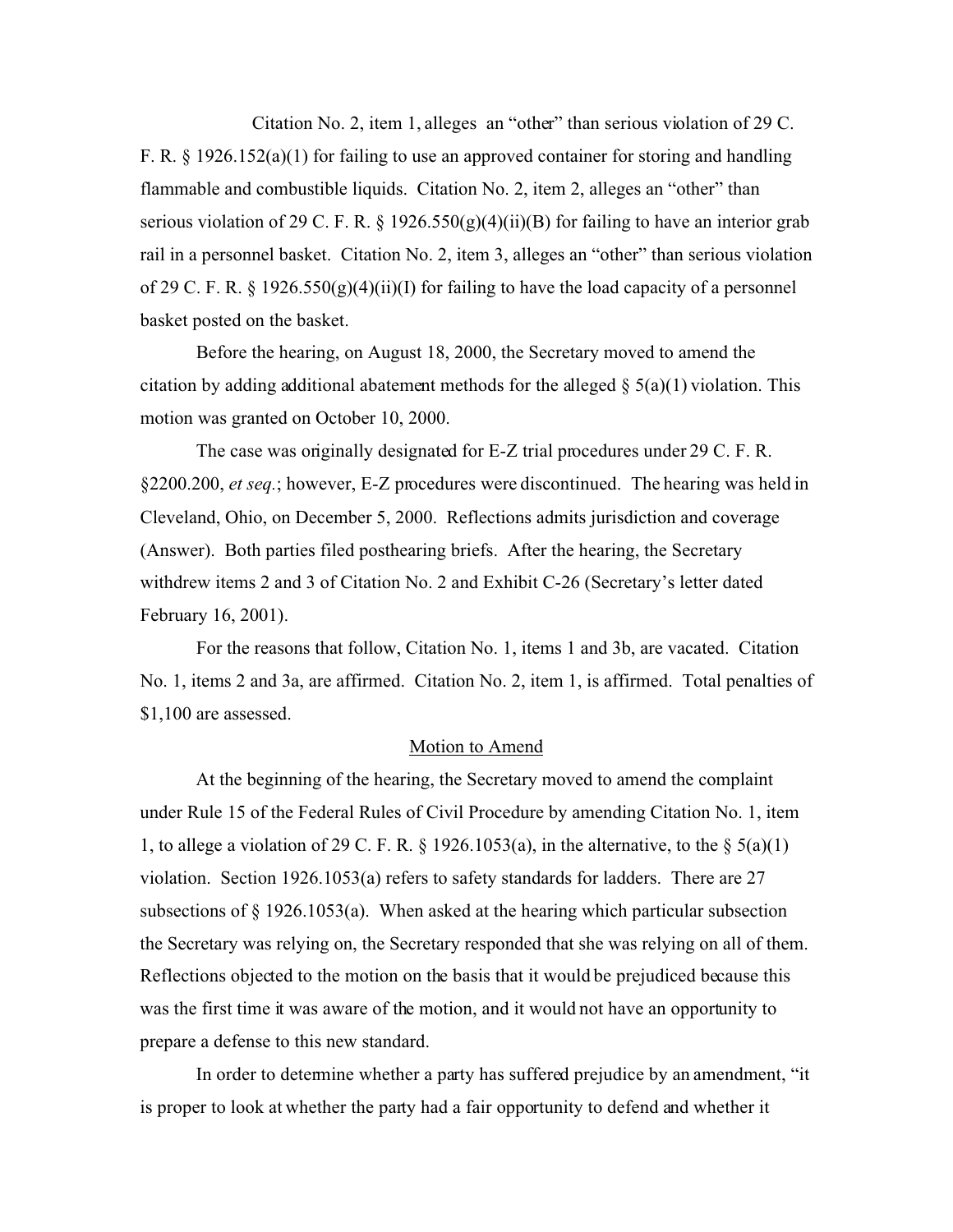could have offered any additional evidence if the case were retried." *ConAgra Flour Milling Co.,* 15 BNA OSHC 1817, 1822 (No. 88-2572, 1992). In this case, Reflections would be prejudiced because its defense is based on alleged violations of the general duty clause, not a specific standard. The requirements of the general duty clause and the new standard are not identical. The  $\S(3a)(1)$  violations involve hazards relating to riding the hoist line. Section 1926.1053(a), the ladder standard with 27 subsections, alleges new factual circumstances. Additionally, the Secretary did not identify which of the 27 subsections of § 1926.1053(a) was violated. *See McWilliams Forge Co.,* 11 BNA OSHC 2128, 2129-2130 (No. 80-5868, 1984) (amendment denied where parties did not consent to try unpleaded allegation and issues relevant to unpleaded allegation were not tried); and *RGM Construction Co.,* 17 BNA OSHC 1229, 1234 (No. 91-2107, 1995) (amendment of citation allowed where requirements of amended standard and original standard were identical, and issues raised by the amended citation were knowingly tried at hearing).

Because the amendment would prejudice Reflections by interjecting new issues and different facts, the Secretary's motion to amend was denied at the hearing.

## Background

Reflections is engaged in the construction and dismantling of communication towers, primarily broadcast towers (Tr. 197). Its main office is in Youngsville, North Carolina. Julius Morris, owner and president of Reflections, founded it in 1988. Morris, who has worked in the tower industry since 1971, has worked on the erection of over 100 towers and on the dismantling of about 24 (Tr. 198).

A television station in Parma, Ohio, hired Kline Towers to design and build a new 800-foot broadcast tower and dismantle an old broadcast tower. The old tower that was to be dismantled was built in 1954 and was 745 feet tall plus the height of the antenna. Kline specializes in the design, fabrication, and installation of tall broadcast towers (Tr. 292). Raymond White is the vice-president and general manager of Kline. Kline subcontracted the erection and dismantling to Reflections. In order to build the tower, Reflections purchased a new hoist, load line, rigging equipment, shackles, blocks and chokers (Tr. 202).

At the second preconstruction conference held by White (of Kline) and Morris (of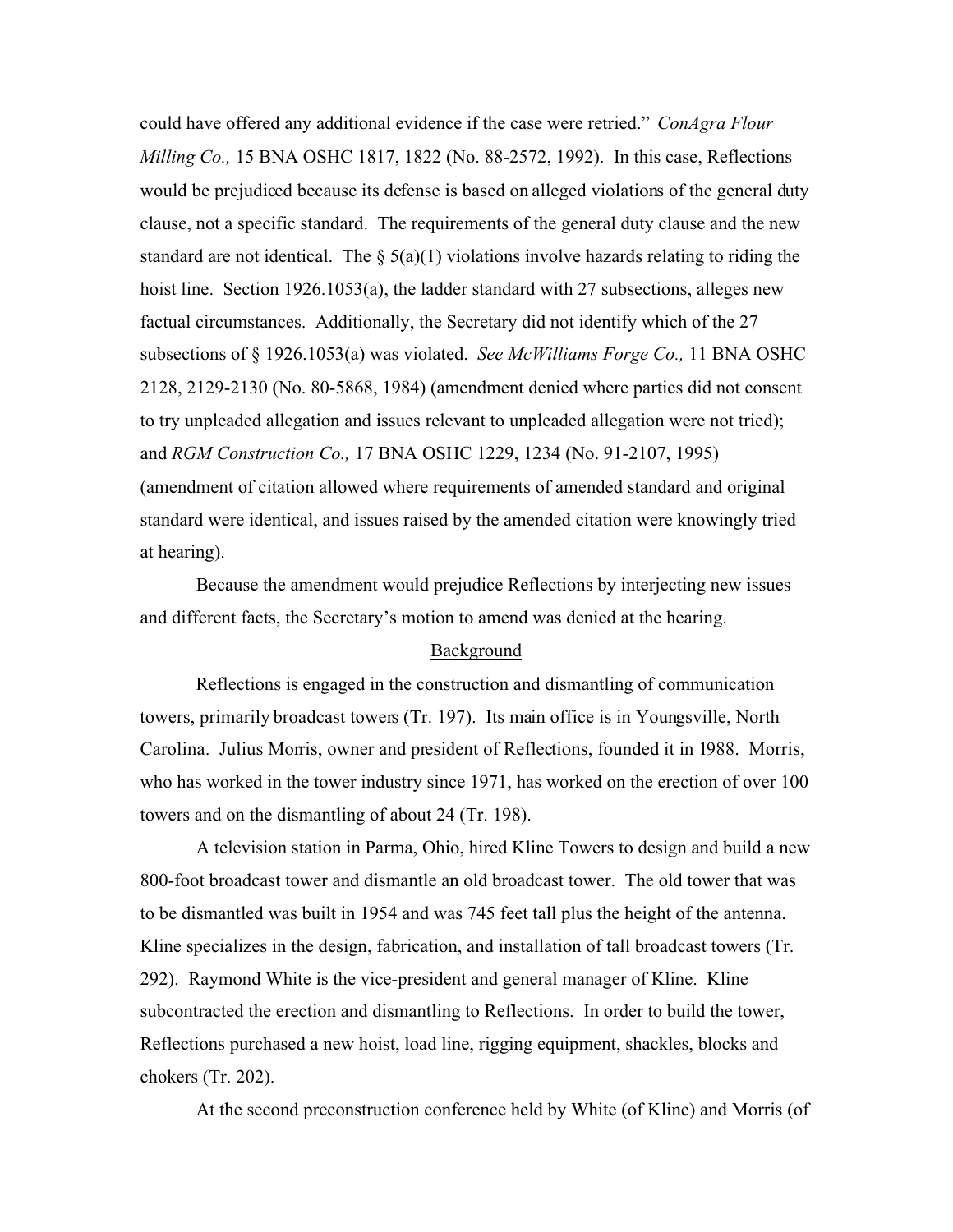Reflections), the Cleveland OSHA office Assistant Area Director Thomas Pontuti and CO Dan Pubal were in attendance. According to Morris, Pontuti told him that "we're going to be watching you all pretty close" and that OSHA would like to use the site as a training base for their office (Tr. 200). At that time, Pontuti gave Morris a copy of OSHA CPL 2-1.29 on communication tower construction (Tr. 281).

The new tower was built first in order to allow the television station to continue broadcasting. While the new tower was under construction, Pontuti and Pubal inspected the site and cited Reflections for not using 100 percent tie off to protect employees from falling. The citation was settled informally. At that time OSHA recommended that Reflections join the National Association of Tower Erectors (NATE), which they did (Tr. 201). That was the first citation that Reflections had ever received from OSHA.

The new tower was constructed and completed around December 1, 1999. Due to weather conditions, Reflections did not begin dismantling the old tower until April 15 or 16, 2000 (Tr. 219). The process of dismantling involves the following steps: set up equipment, rig the tower, remove equipment on the tower (cellular antennas, microwave dishes and lines that feed the antennas), remove equipment inside the tower, jump the gin pole up inside the tower, take the antenna off the top of the tower and, finally, unstack the tower (Tr. 223-224). At the time of dismantling, Reflections had five employees, including Morris; foreman Randall Eades; hoist operator Charles Starkey; and laborers Andrew Jelito and Michael Cunningham.

Andrew Jelito was hired as a laborer on April 17, 2000; on that day he signed papers and reviewed work procedures and safety practices (Tr. 208). Jelito had never worked on a tower before (Tr. 16). On April 18, he began work. That same day Morris held a safety meeting with the employees (Exh. R-1; Tr. 210).

On April 25, 2000, Jelito and foreman Eades were descending from the tower on the hoist line. Both employees were wearing harnesses with a lanyard attached to the shackles above the headache ball (Tr. 25, 89-90). The headache ball is 18 inches wide and weighs 1,600 pounds (Exhs. C-4, C-5; Tr. 247-248). The ball was partially between Jelito and Eades whose head was 6 inches above Jelito's (Tr. 40). They were over the blocks, which were 8 to 10 feet above the ground, and Jelito stated that he was turned with his back to the block (Tr. 42, 98). Jelito was going to grab the hood on his coat, and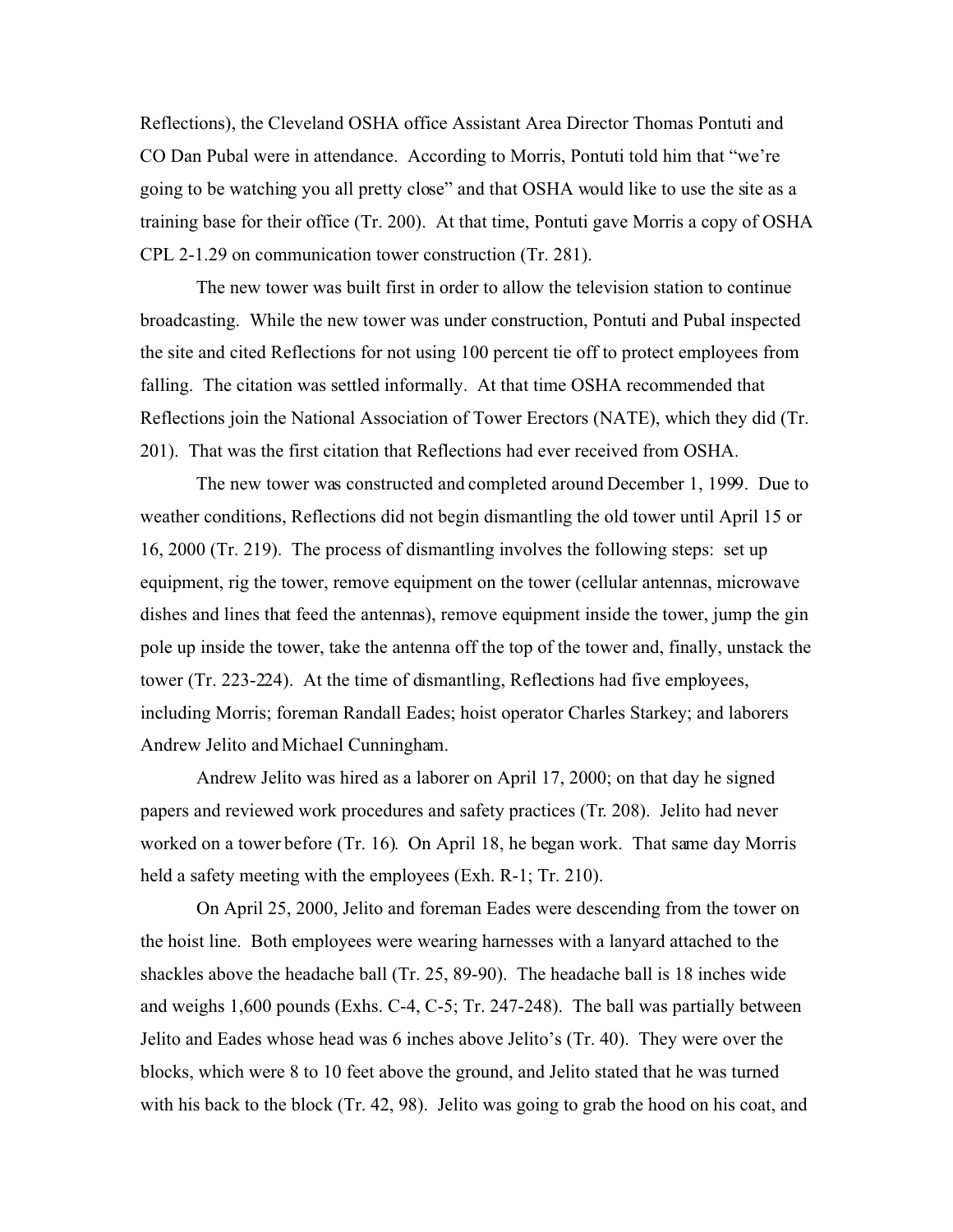the block was right there (Tr. 42, 77). He then tapped off at about the point where the load line goes into the block with his gloved hand (Tr. 78). The glove got caught and was pulled into the block, and two of his fingers were immediately amputated (Tr. 42).

After the injury occurred, Morris shut down the job and asked the employees to write down what they had witnessed (Exh. R-15, Tr. 245). This was Reflections' first work-related injury (Tr. 199).

#### DISCUSSION

### Alleged Violation of  $\S$  5(a)(1)

The citation alleges that employees were exposed to the hazards of being caught in moving equipment, striking the tower, and falling while ascending and descending the tower on the hoist line. Section  $5(a)(1)$  provides:

(a) Each employer –

(1) shall furnish to each of his employees employment and a place of employment which are free from recognized hazards that are causing or are likely to cause death orserious physical harm to his employees.

In proving this alleged violation, the Secretary is relying on OSHA Instruction CPL 2-1.29 (hereinafter CPL), "Subject: Interim Inspection Procedures During Communication Tower Construction Activities," effective date of January 15, 1999 (Exh. C-11).

The Secretary's reliance on this CPL is misplaced because it does not apply to dismantling of towers and states "dismantling will be addressed in a future directive" (Exh. C-11 at p. 1). CO Henry admits that at the time of the inspection, he thought the CPL applied to the dismantling at the site (Tr. 142).

Reflections contends that there is no personal or industry recognition of these alleged hazards; that it works in accordance with industry practice; and that the abatement measures recommended by the Secretary are not feasible.

### Elements of Alleged Violations of  $\S$  5(a)(1) of the Act

The Secretary has the burden of proving a  $\S$  5(a)(1) violation. In order to establish a violation of the general duty clause, the Secretary must show that "(1) a workplace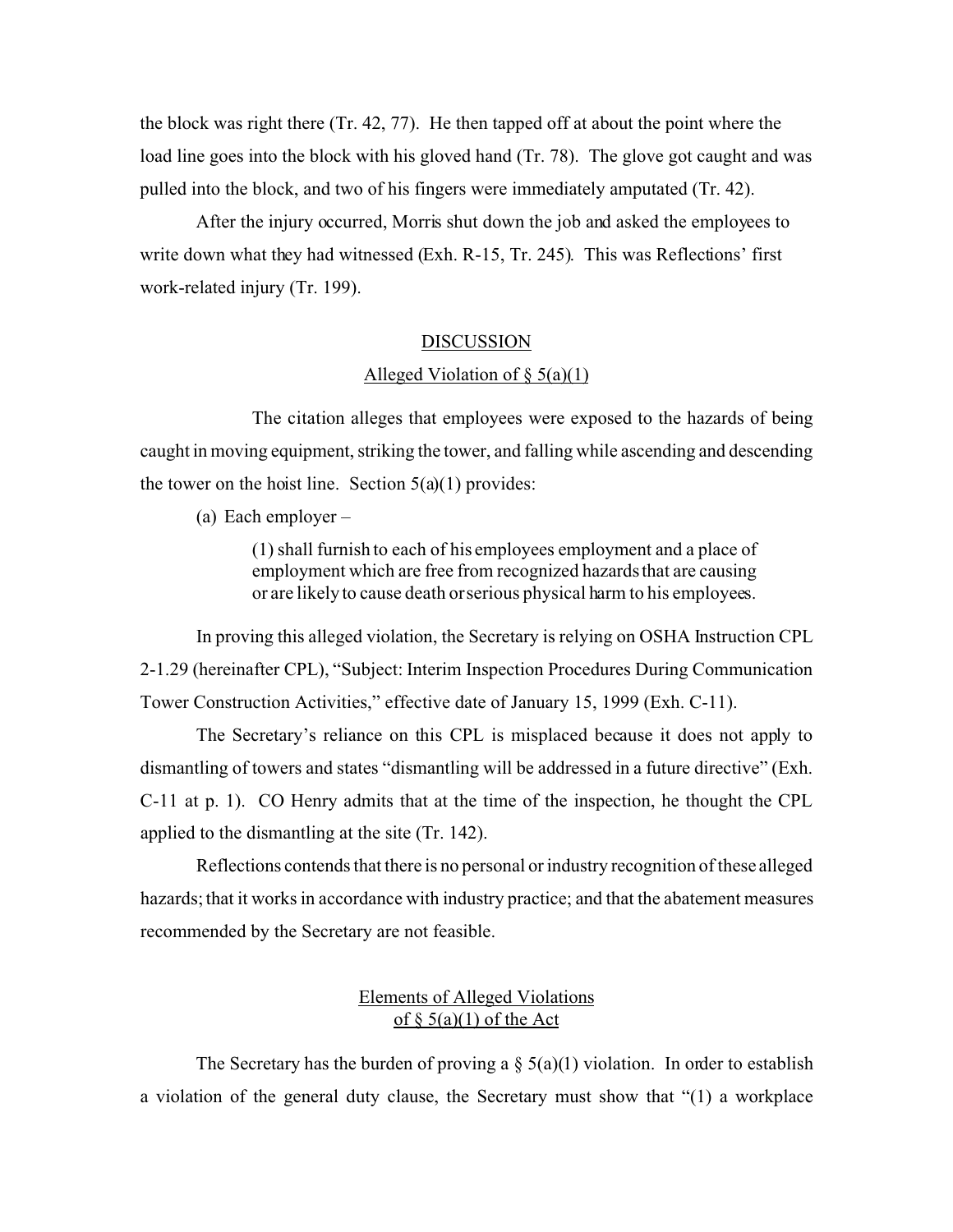condition or activity presented a hazard,  $(2)$  the employer or industry recognized it,  $(3)$  it was likely to cause serious physical harm, and (4) a feasible and useful means of abatement existed by which to materially reduce or eliminate it." *Kokosing Construction Co., Inc.,* 17 BNA OSHC 1869, 1872 (No. 92-2596, 1996). The general duty clause was enacted to cover serious hazards where no specific standard applies. In this case  $\S(3a)(1)$  is not preempted by any other standard.

The occurrence of an injury by itself is not sufficient evidence to prove a violation of § 5(a)(1). *See Titanium Metals Corp. of America v. Usery,* 579 F. 2d 536, 542 (9<sup>th</sup> Cir. 1987), and *Marshall v. L. E. Myers Co.*, 589 F. 2d 270, 272 (7<sup>th</sup> Cir. 1978). The Act "was never designed, nor could it have been, to eliminate all occupational accidents." *Titanium* at 543.

Under  $\S$  5(a)(1), a "hazard is deemed 'recognized' when the potential danger of a condition or activity is either actually known to the particular employer or generally known in the industry." *Pepperidge Farm, Inc.,* 17 BNA OSHC 1993, 2003 (No. 89- 0265, 1997). The Secretary "must show that knowledgeable persons familiar with the industry would regard additional measures as necessary and appropriate in the particular circumstances existing at the employer's worksite." *Inland Steel Co.,* 12 BNA OSHC 1968, 1970-71 (No. 79-3286, 1986).

As to feasibility under  $\S$  5(a)(1), the "Secretary has the burden of coming forward with evidence on the feasibility issue." *Whirlpool Corp. v. OSHRC,* 645 F. 2d 1096, 1098 (D. C. Cir. 1981), *cert. denied,* 457 U. S. 1132 (1982). The Secretary "must specify the proposed abatement measures and demonstrate both that the measures are capable of being put into effect and that they would be effective in materially reducing the incidence of the hazard." *Beverly Enterprises, Inc.,* 19 BNA OSHC 1161, 1190 (Nos. 91-3144, 92-238, 92- 819, 92-1257, 93-724, 2000). The Secretary must also show that her proposed abatement measures are economically feasible. *Waldon Healthcare Center,* 16 BNA OSHC 1052, 1063 (Nos. 89-2804 & 89-3097, 1993).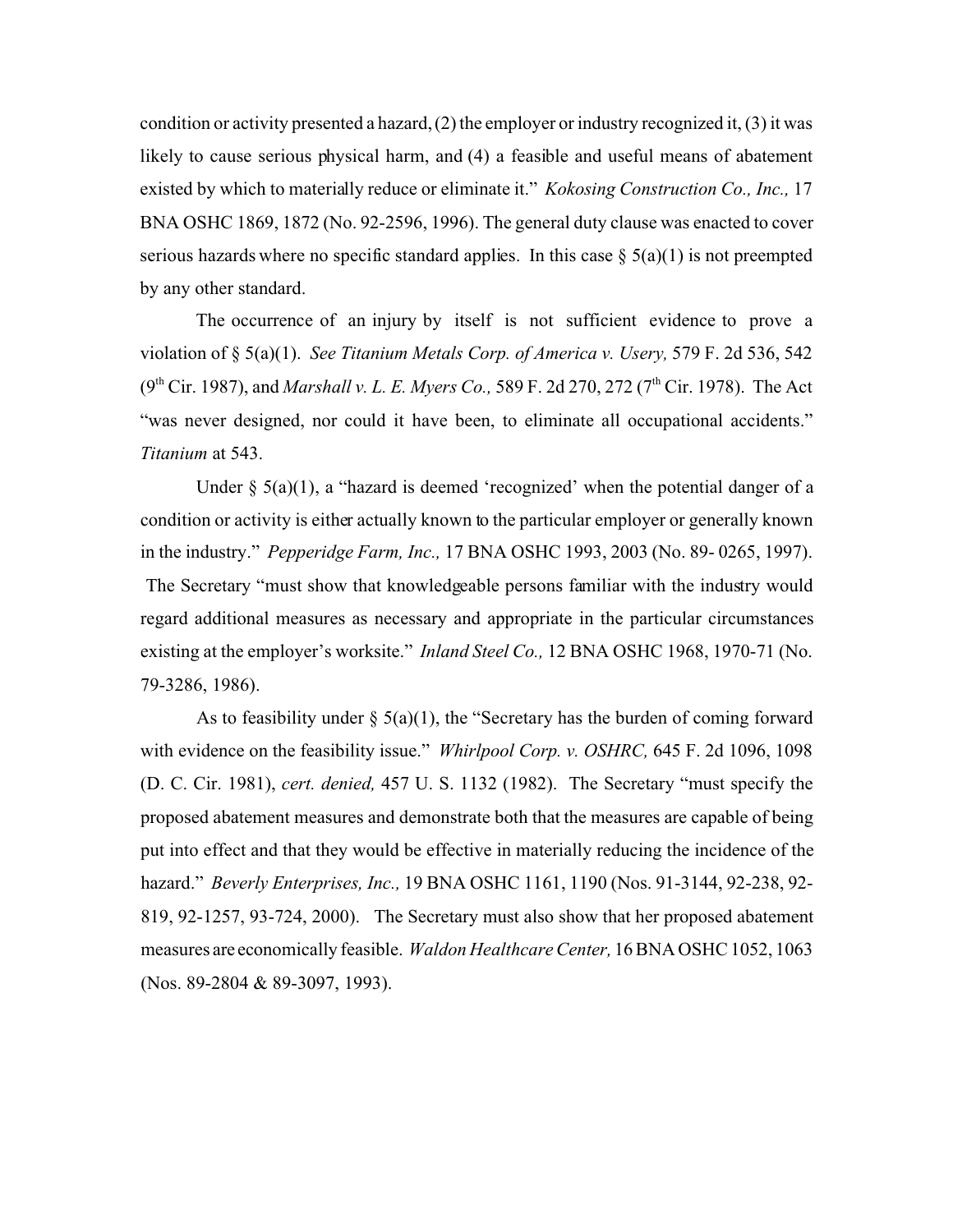## Alleged Hazard of Being Caught in Moving Equipment While Riding the Hoist Line

Citation No. 1, item 1, alleges that employees were exposed to the hazard of being caught in moving equipment, specifically, the block, while riding the hoist line. Although the two sides of the block are covered by plates, the running load line is not guarded (Exhs. R-8, R-9). Employee Jelito had two fingers amputated when his hand got caught in the block while he was riding the hoist line.

# Existence of a Hazard

There is evidence that touching the running line of the block is hazardous. White, Reflections' expert<sup>1</sup>, stated that it would be a potential hazard to touch a running line because the line could pull your hand into the block (Tr. 311).

## Recognized Hazard

Actual Knowledge: The Secretary did not present evidence that the employer had actual knowledge of this hazard. Morris stated the blocking Reflections utilizes is the only type of blocking he has ever seen on any tower site in his 29 years in the tower industry (Tr. 204). Morris further stated that he had not warned his employees about the blocking because it has never been a hazard in all his years in the industry (Tr. 226).

Industry Knowledge: The Secretary contends that because White, an industry expert, admits that it could be a hazard to touch the running line of the block, there is industry recognition of the hazard of being caught in the moving line of the block while riding the hoist line.

Reflections argues that there is no industry recognition of the alleged hazard. White testified that he has never seen blocking other than the kind used by Reflections on this jobsite and has seen employees lowered from the towers using this same type of blocking (Tr. 297-299). He has never seen a barrier guard on blocking (Tr. 298). Pontuti, the Secretary's expert who has been involved in more than 40 inspections of construction towers

 $1$  Based on White's qualifications (registered professional engineer involved in writing standards on design of broadcast towers for the Telecommunications Industry Association, made presentation on design and construction of tall towers to OSHA task force developing CPL 2-1.29) and experience (involvement in over 100 tower pr ojects with Kline and visited about 100 tow er constru ction sites an d 10 dism antling sites), W hite was accepted as an industry expert at the hearing. In addition, White was found to be a credible witness, and the Secre tary's obje ction of b ias was ov erruled.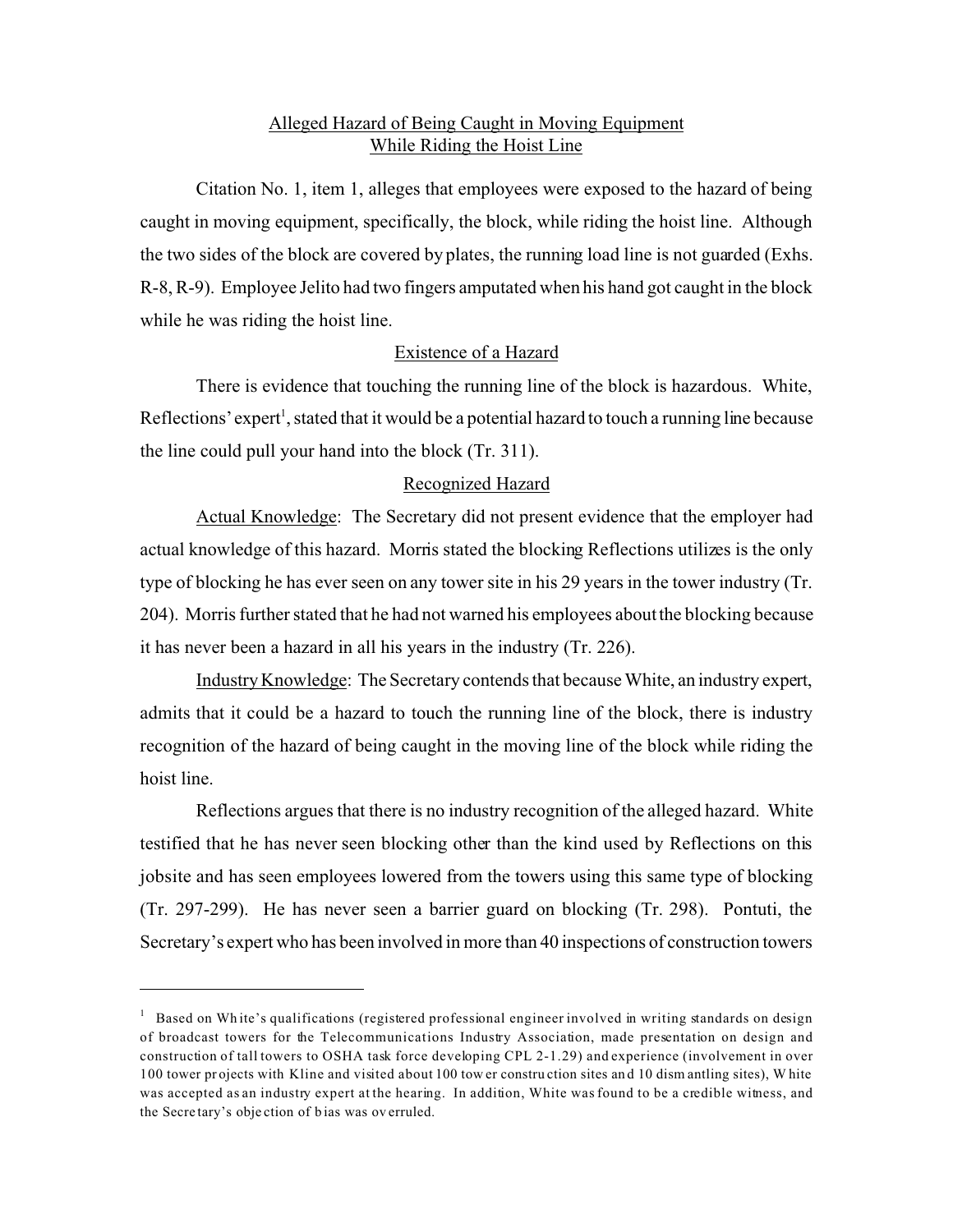(but no dismantling of towers), has never seen any other type of guarded blocking (Tr. 343, 363). In addition, White stated that Kline used the same blocking on a Texas site that was visited by the OSHA task force that was developing the tower construction CPL (Tr. 296). Although the CPL recommends guarding other moving equipment, it does not address guarding the blocks (Exh. C-11 at A-7). CO Henry is aware that the CPL does not mention guarding of the blocking (Tr. 180). Reflections further claims that the industry did not recognize any type of guarded blocking because the new blocking equipment it purchased for this job did not have any guarding.

While the additional guarding suggested by the Secretary is not used in the tower industry, this does not preclude industry recognition of this hazard. Industry recognition of a hazard exists if it is common knowledge of safety experts who are familiar with the industry. *See Inland Steel* at 1971-73. Given White's testimony, touching the running load line of the block could pull the hand into the block and is clearly a recognized hazard.

The Secretary established that this alleged hazard of being caught in moving equipment is recognized by the communication tower industry.

### Feasibility of Abatement

The Secretary recommends the following methods of abatement: (1) guard the ingoing nip points on lifting blocks, (2) place lifting blocks lower to the ground, (3) use tag lines to guide and prevent employees from getting caught in the lifting block, and (4) provide each employee on the tower with a radio for communication with the hoist operator.

(1) Guarding: CO Henry stated that a barrier guard, such as a piece of metal or plywood, in front of the blocks would prevent employees who are coming down on the hoist line from touching the blocks (Tr. 98). Neither Henry nor White has ever seen a barrier guard on blocking (Tr. 155, 298).

The Secretary must demonstrate that this measure is capable of being put into effect. *See Beverly* at 1190-91. The Secretary failed to do this.

(2) Place the blocks lower to the ground: Reflections contends that the blocks on this site could not have been placed lower to the ground because the old tower that was being dismantled did not have base-mounted anchor eyelets in its foundation. An anchor had to be installed which resulted in off-the-ground lift blocking (Exhs. R-5, R-6; Tr. 222-223, 229). Morris stated that the fair lead block at the ground had to be positioned so that cable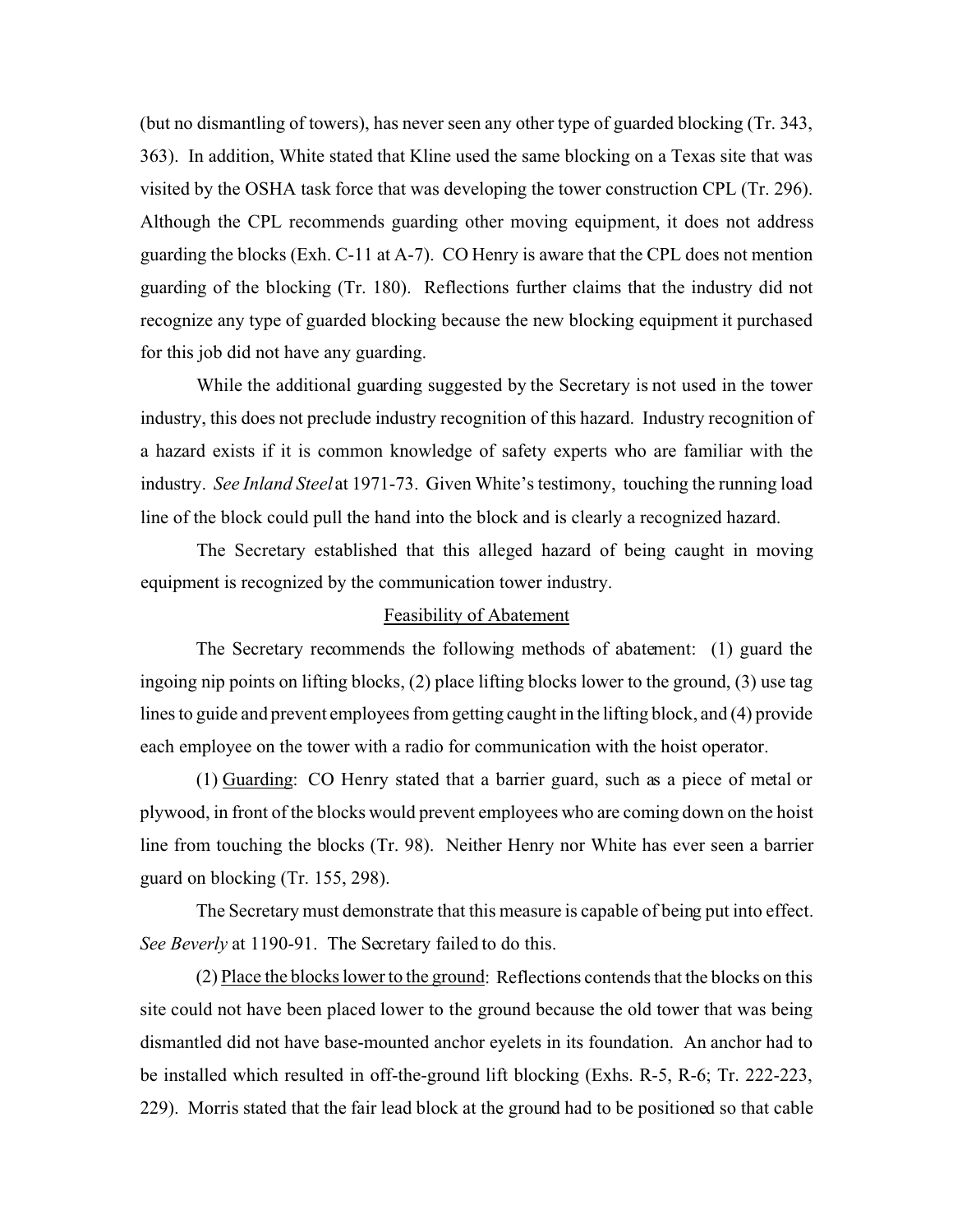coming off the hoist to the block would spool up properly (Tr. 228-229). This block could not be repositioned because the load line running through it needed to run directly up the center of the top-mounted gin pole so it would not bind, cut, or saw any of the pole members (Tr. 205, 228-229).

The Secretary failed to show that this measure would be feasible on this jobsite.

(3) Tag Lines: CO Henry stated that employees could have a dangling tag line about 20 to 30 feet long to pull employees away from the block (Tr. 101). Reflections contends that on this site, a tag line was not feasible. Morris said they could not use tag lines for two reasons. First, Jelito would not be able to reach his work at the tower face if he were tagged out because it would put him 10 to 15 feet away from the face of the tower (Tr. 234, 140). Second, the guy wires anchoring the new tower would get tangled with a tag line (Exh. R-16; Tr. 234-239, 263, 275-276). Because of the proximity of the two towers and the television station building, guy wires and other wires were on all faces for the total height of the old tower (Tr. 236-237). Jelito stated "you had to watch the old guy wires on the tower you're coming down" (Tr. 82).

White stated he has never seen a dangling tag line (Tr. 303, 305). The Secretary, in her CPL relating to tower construction, permits riding the load line without a tag line if the employer shows "specificcircumstances"which "precludes its use" (Exh. C-11, p. A-2). CO Henry admitted that it would be acceptable to ride a hoist line without a tag line if the hoist line were going slowly, and employees were kicking off the tower (Tr. 155-156).

The Secretary did not produce sufficient evidence that the use of a dangling tag line would be feasible on this jobsite.

(4) Radio: Radios are used when the hoist operator does not have direct eye contact with the employees on the tower or line. The Secretary did not prove that giving every employee a radio is a feasible method of abatement. Morris stated that everybody having a radio and talking to the hoist operator is confusing for the operator, so he tries to give radios only to key people to cut down the confusion (Tr. 221). Foreman Eades, who was riding the hoist line with Jelito, had a radio. Nonetheless, a radio would not have prevented the injury to Jelito since his left hand was caught instantly and he would not have been able to contact the hoist operator before the accident occurred (Tr. 78-79, 163).

While the Secretary established that the hazard of being caught in moving equipment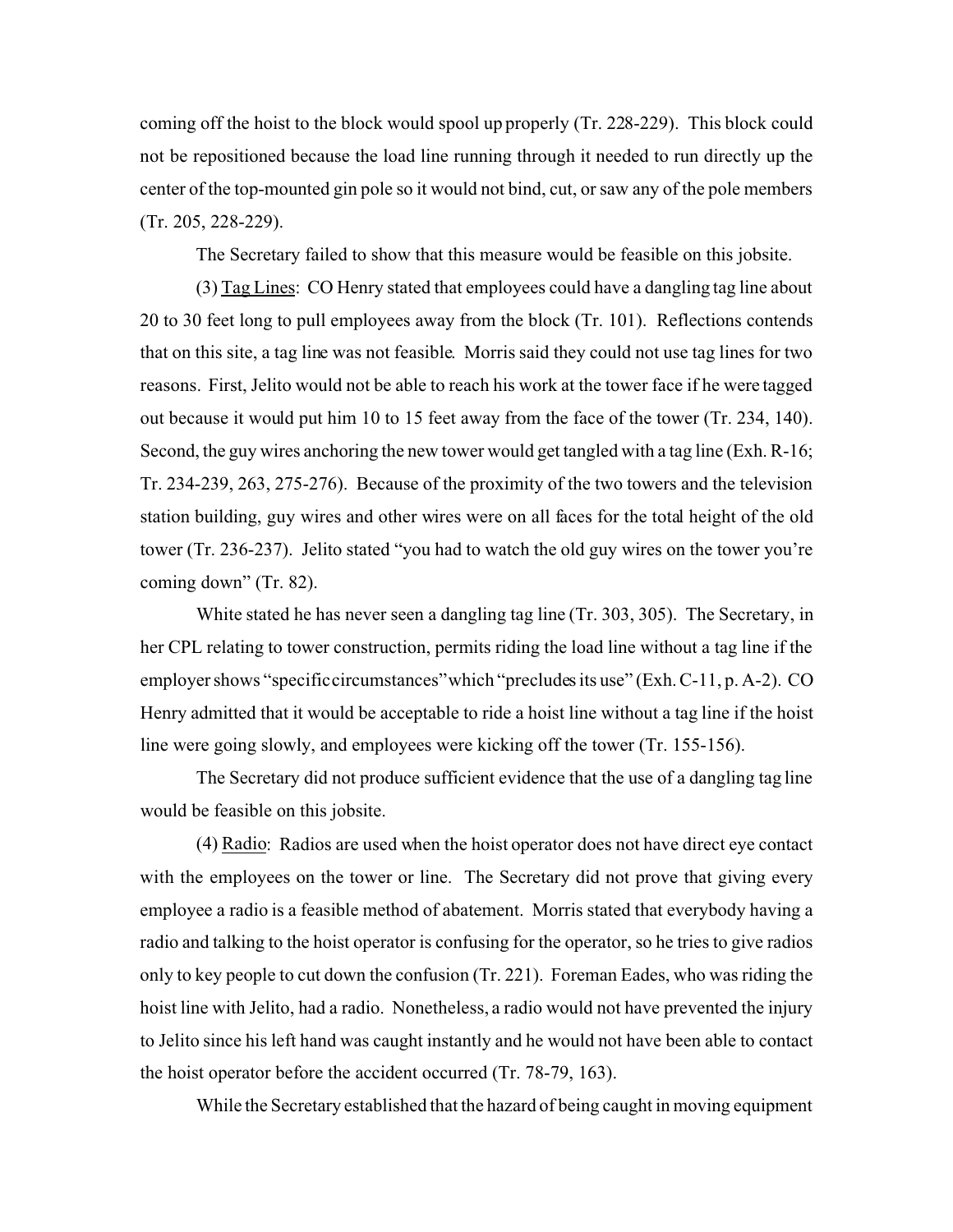was recognized by the industry, she did not present sufficient evidence to prove that there was a feasible method of abatement. Accordingly, the Secretary did not establish all the elements of this alleged  $\S$  5(a)(1) violation.

# Alleged Hazard of Striking the Tower While Riding the Hoist Line

Citation No. 1, item 1, alleges that employees were exposed to the hazard of striking the tower while riding the hoist line.

### Existence of a Hazard

The Secretary claims that an employee could be blown into the tower and hurt when hitting the tower. Reflections argues it was not windy on the day of the accident. Although Jelito said the wind blew Eades and him out about 30 to 40 feet from the tower at the top (Tr. 41), CO Henry stated that Jelito told him it was not windy on the day of the accident but was windy on another day; and Jelito did not tell him that he was blown into the block (Tr. 41, 179). Morris stated there was no high wind that day, only a light breeze of approximately four to five miles per hour (Tr. 207). Due to the inconsistency of Jelito's statement to Henry and his testimony, I find his testimony not credible on this point.

White stated that it could be a hazard if an employee actually hit the tower while riding on the line (Tr. 312). If he hit the tower with enough force for whatever reason, wind blowing or otherwise, it would be a hazard.

### Recognized Hazard

Actual Knowledge: The Secretary did not demonstrate that the employer had actual knowledge of this hazard. No one on this jobsite ever struck the tower. If there were high winds, employees were not allowed on the tower. Employees Jelito and Cunningham stated that if you did come close to the tower while riding on the line, you used your feet to kick off the tower (Tr. 41, 321).

Industry Knowledge: The Secretary failed to show that the tower industry recognized the hazard of striking the tower while riding the line. No evidence was introduced as to the knowledge and practice of other tower companies. The safety measures used to avoid striking the tower are to descend slowly and to kick off the tower when you are close to it. The Secretary's own expert, Pontuti, said that you would not strike the tower if you were descending slowly and kicking off the tower (Tr. 346). On the day of the accident, Jelito was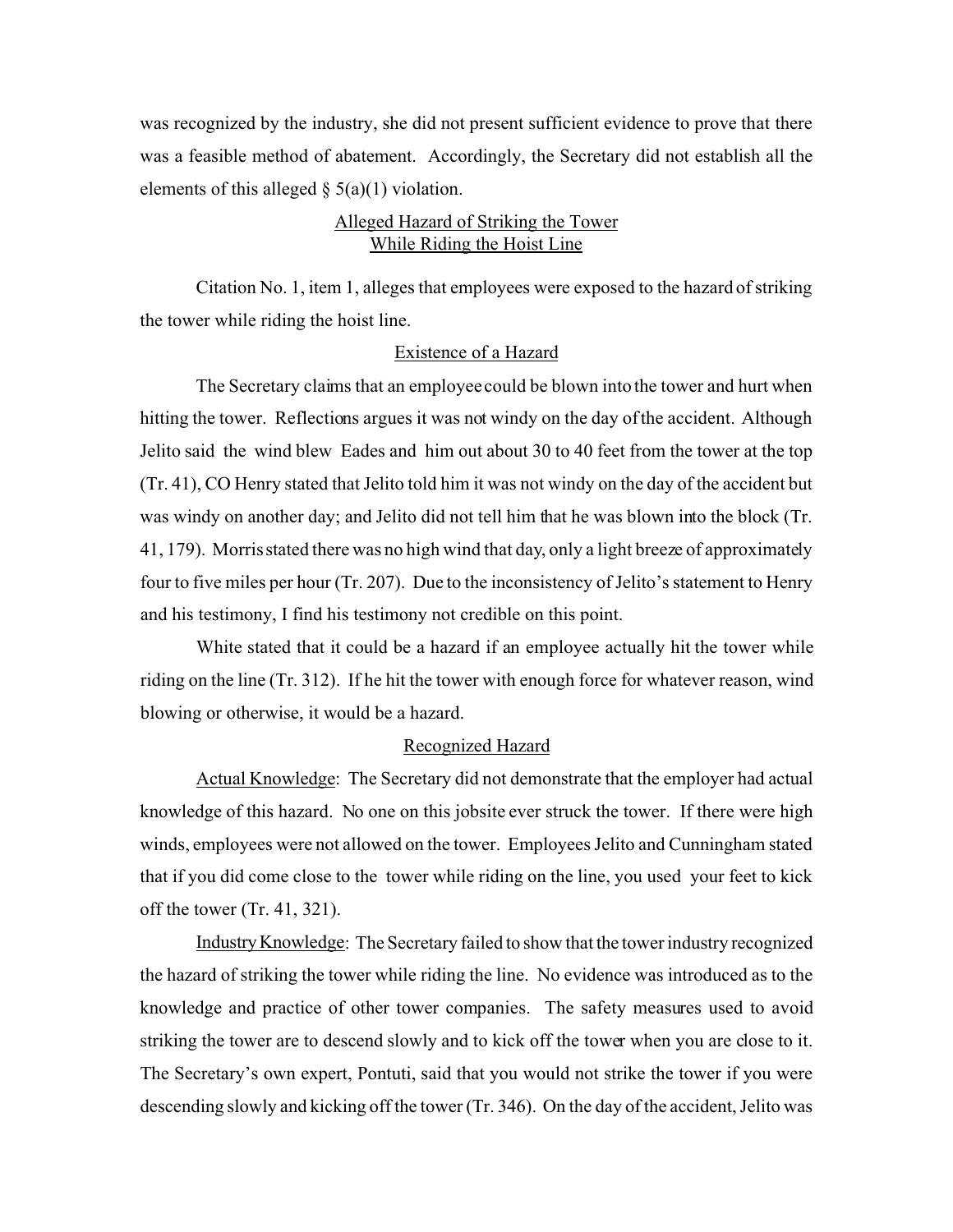traveling at 45 feet per minute which is well below the CPL acceptable rate of 100 feet per minute (Exh. C-11, p. A-5; R-7). While the CPL does not apply to dismantling, the Secretary cannot require abatement measures that are at variance with the CPL without explanation when employees are descending at a reduced speed. The Secretary failed to show what additional measures would be necessary and appropriate to avoid hitting the tower.

### Feasibility of Abatement

The Secretary recommends the following methods of abatement: (1) do not allow employees to ride the line when dismantling towers; (2) if safe riding-the-line procedures, as set forth in CPL 2.1.29, are followed in dismantling towers, ensure employees attach to the hook under the ball and do not ride the top of the ball; (3) if safe riding-the-line procedures, as set forth in CPL 2-1.29, are not followed in dismantling towers, utilize ladder safety climbing devices and establish climbing procedures; (4) if safe-riding-the line procedures, as set forth in CPL 1-1.29, are followed in dismantling towers, use tag lines to guide and prevent employees from striking the tower; and (5) provide each employee on the tower with a radio for communication with the hoist operator.

 $(1)$  Do Not Ride Line and  $(3)$  Use Ladders: Using ladders to climb a 700 to 800-foot tower is impractical. Continual climbing of tall towers is physically demanding and can lead to stress and illness and may contribute to other safety problems (Exh. C-11 at p. 1). The Secretary failed to show that this method of abatement would be feasible.

(2) Do Not Ride on Top of Ball: This is addressed in the next section on the alleged hazard of falling.

(4) Tag Lines: For the same reasons noted in the previous section on the alleged hazard of being caught in moving equipment, the Secretary did not prove that a tag line was feasible on this jobsite.

(5) Radio: The Secretary did not show that having a radio to communicate with the hoist operator would prevent hitting the tower.

The Secretary failed to show that the hazard of striking the tower while riding the slowly moving hoist line was a recognized hazard and that there was a feasible method of abatement. Consequently, the Secretary did not establish all the elements of this alleged §  $5(a)(1)$  violation.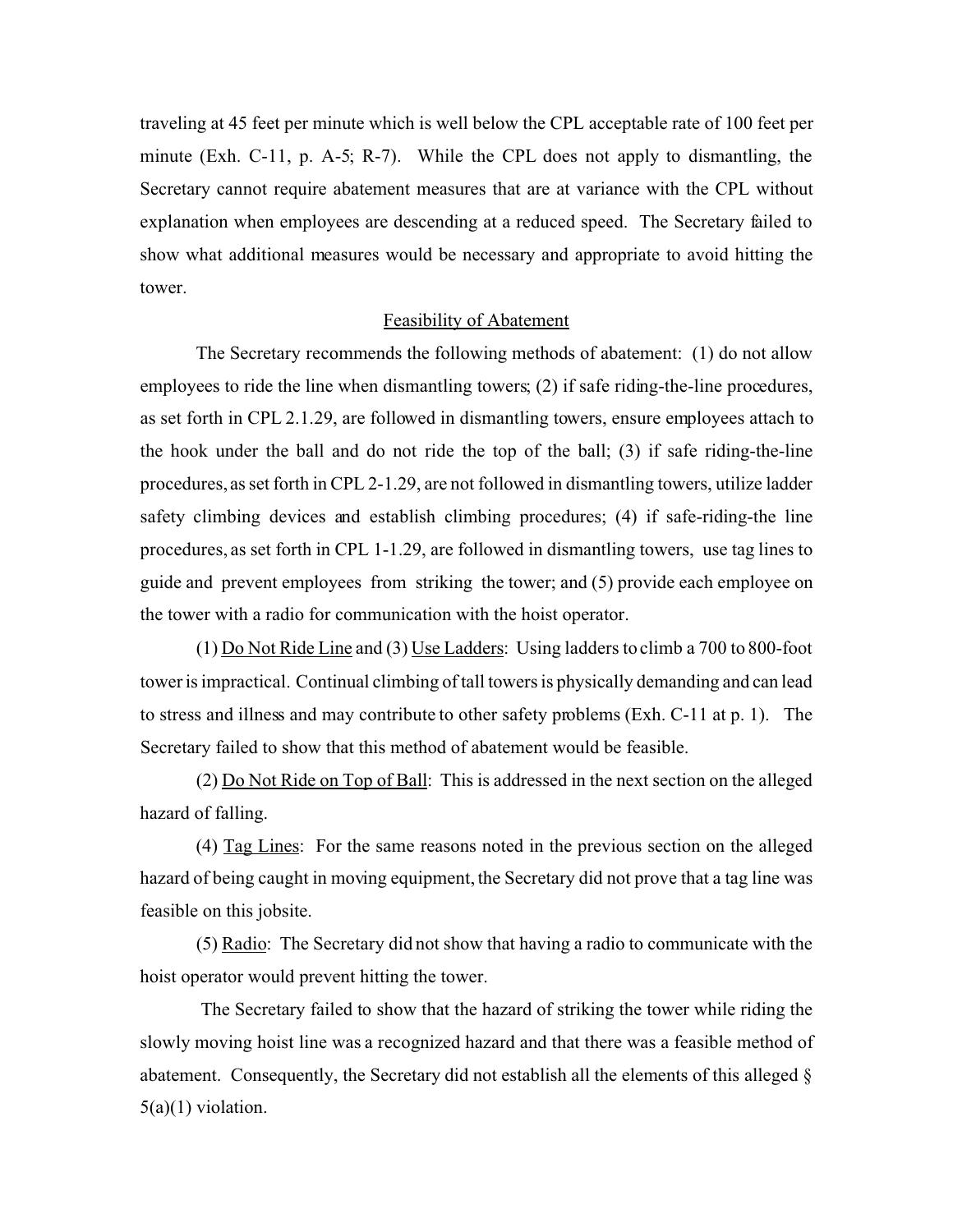## Alleged Hazard of Falling While Ascending and Descending the Tower

Citation No. 1, item 1, alleges that employees were exposed to the hazard of falling while ascending and descending the tower while riding on top of the ball.

## Existence of a Hazard

The Secretary alleges that standing on top of the ball, as Morris did, is a fall hazard. CO Henry said that an employee on top of the ball could fall off (Tr. 102). Certainly, if an employee did not have any fall protection, it would be a hazard to fall off the ball while on the line. In this case, employees practiced 100 percent tie-off while riding the line (Tr. 52, 220, 331)

### Recognized Hazard

Actual Knowledge: Reflections contends that there is no hazard of falling while riding on top of the ball because of the use of personal fall protection. Morris has been riding the ball for thirty years without slipping or falling off (Tr. 247). Morris rides the ball by positioning his lanyard four to six times around the load line so there is no slack. He also uses 100 percent tie-off (Tr. 249). Even if he fell, he would only fall a few inches because there is no slack in his lanyard (Tr. 249). Cunningham confirmed that if Morris fell, it would be less than 1 foot (Tr. 332).

Additionally, Reflections maintains that riding on top of the ball provides the rider with more control. Morris stands with his feet on either side of the center plate of the ball, and this way he has both hands free to guide and control the ball (Tr. 250-251). White said it was safer to ride the top of the ball if maneuvering around the antenna or jettisoned objects; if you are under the ball, you are dangling free and twisting uncontrollably (Tr. 307- 308).

The Secretary did not provide evidence that the employer had actual knowledge of this alleged hazard when utilizing personal fall protection.

Industry Knowledge: The Secretary failed to present any evidence that the alleged hazard is recognized by the tower industry. The Secretary's expert Pontuti admitted that the CPL does not address riding on top of the ball (Tr. 359).

### Feasibility of Abatement

The Secretary recommends the following abatement methods: (1) do not allow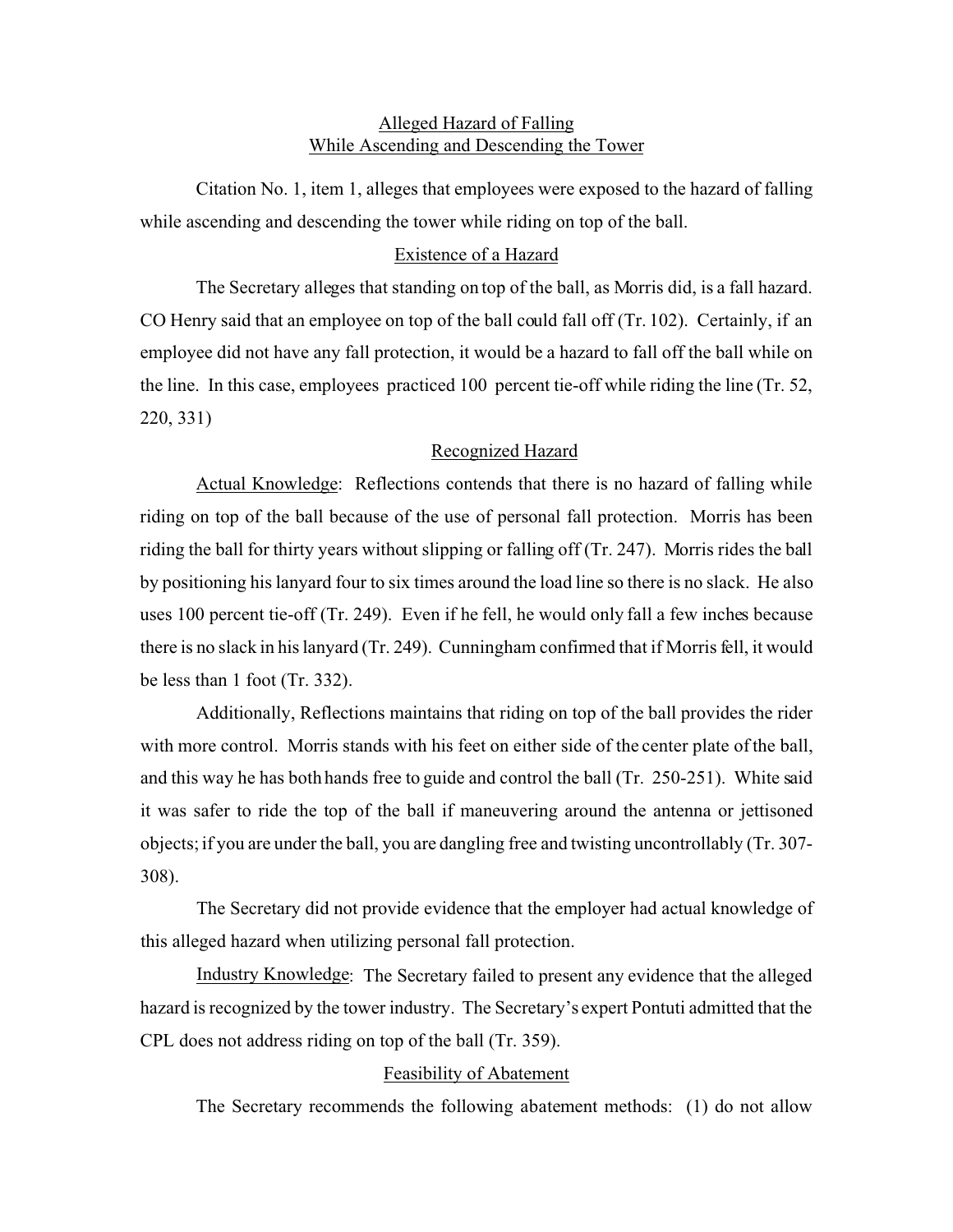employees to ride the line when dismantling towers; (2) if safe riding-the-line procedures, as set forth in CPL 2-1.29, are not followed in dismantling towers, ensure employees attach to the hook under the ball and do not ride the top of the ball; and (3) if safe riding-the-line procedures, as set forth in CPL 2-1.29, are not followed in dismantling towers, utilize ladder safety climbing devices and establish climbing procedures.

 $(1)$  Do Not Ride Line and  $(3)$  Use Ladders: As noted in the previous section on the alleged hazard of striking the tower, the Secretary failed to prove the feasibility of this method of abatement. (2) Ride Under Ball: The Secretary has failed to provide any evidence that riding below the ball is a safer method than riding above the ball.

The Secretary did not present sufficient evidence to establish the fall hazard was a recognized hazard and that there was a feasible method of abatement. Thus, the Secretary did not establish all the elements of the alleged  $\S$  5(a)(1) violation.

In conclusion, the Secretary failed to carry her burden of proving all elements of a  $\S$  5(a)(1) violation for the alleged hazards of being caught in moving equipment, striking the tower, and falling while ascending and descending the tower on the hoist line. Therefore, the alleged violation of  $\S$  5(a)(1) is vacated.

### **VIOLATION OF STANDARDS**

The Secretary has the burden of proving, by a preponderance of the evidence, a violation of the standard.

> In order to establish a violation of an occupational safety or health standard, the Secretary has the burden of proving: (a) the applicability of the cited standard, (b) the employer's noncompliance with the standard's terms, (c) employee access to the violative conditions, and (d) the employer's actual or constructive knowledge of the violation (*i.e.,* the employer either knew, or with the exercise of reasonable diligence could have known, of the violative conditions).

*Atlantic Battery Co.,* 16 BNA OSHC 2131, 2138 (No. 90-1747, 1994).

#### Alleged Violation of 29 C.F.R. § 1926.100(a)

Citation No. 1, item 2, alleges that an employee working with an overhead crane was not wearing a hard hat and was exposed to head injuries from the crane hook, tools and equipment from employees working overhead. Section 1926.100(a) provides: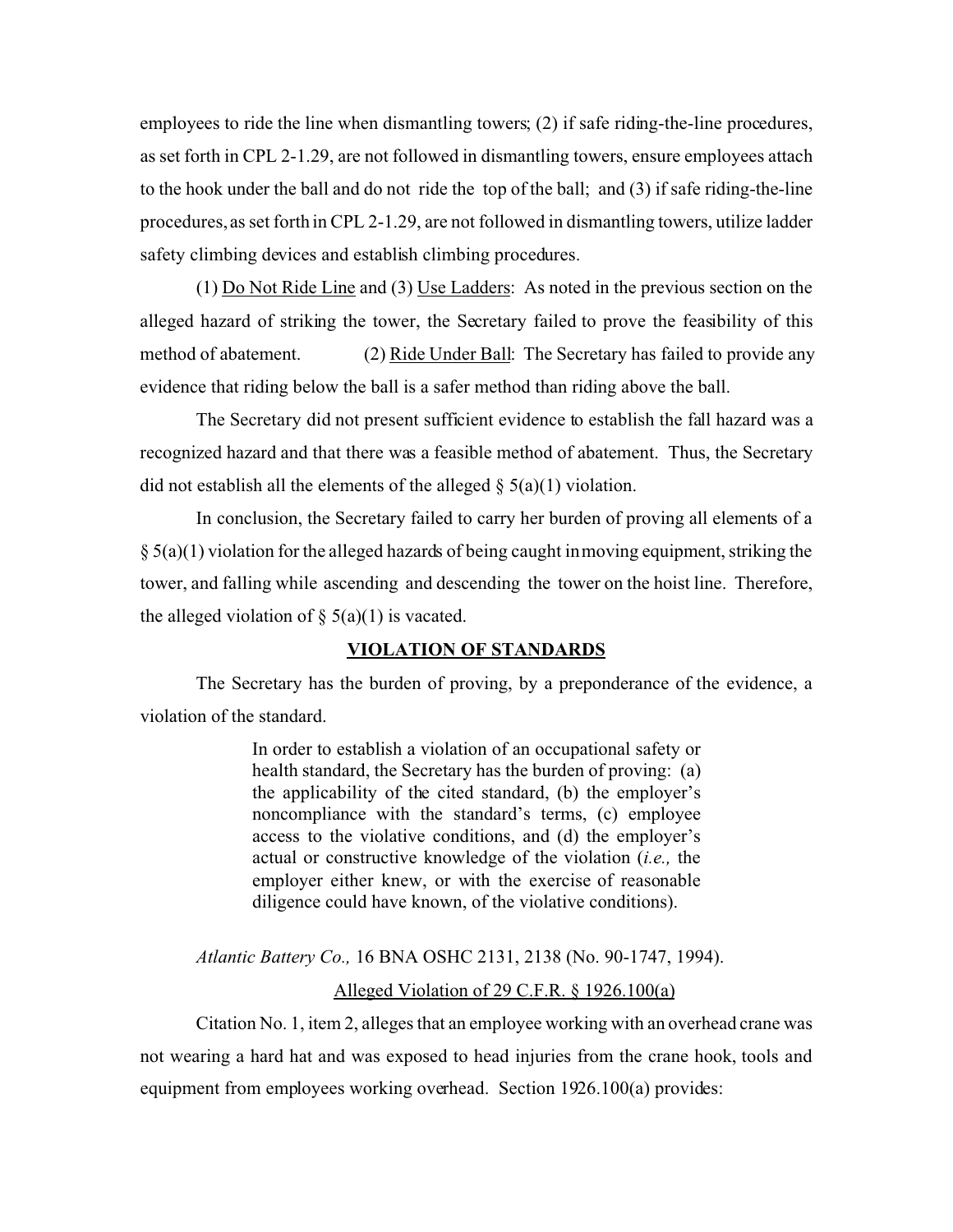(a) Employees working in areas where there is a possible danger of head injury from impact, or from falling or flying objects, or from electrical shock and burns, shall be protected by protective helmets.

CO Henry saw foreman Eades working without his hard hat (Tr. 121).

Reflections contends that it was permissible for Eades not to wear his hard hat because there was nothing directly over his head, as seen in the photograph of Eades (Exh. C-12) taken by CO Henry, so he was not at risk of falling objects. Reflections further claims the affirmative defense of unpreventable employee misconduct by Eades.

CO Henry saw Eades without a hard hat working on tower sections on the ground. Not only was he near a crane truck with a boom that assisted in dismantling the sections, but there was also another employee who was working periodically up on the tower just to the right of Eades (Tr. 120-121). The fact that there was nothing directly over Eades' head, as seen in the photograph (Exh. C-12), does not permit Eades to work without his hard hat. Furthermore, this was not an isolated instance. Morris was aware that Eades often worked without his hard hat. The possibility of falling or flying objects on a tower construction/dismantling site is great, and Eades should have been wearing his hard hat. Thus, Reflections violated the hard hat standard.

### Employee Misconduct Defense

In order to establish the affirmative defense of employee misconduct, an employer must show:

(1) that it has established work rules designed to prevent the violation; (2) that it has adequately communicated the rules to its employees; (3) that it has taken steps to discover violations; and (4) that it has effectively enforced the rules when violations have been discovered.

*Nooter Construction Co.,* 16 BNA OSHC 1572, 1578 (No. 91-0237, 1994).

The record indicates that Reflections had a hard hat requirement and that this rule was reiterated to the employees at the weekly safety meetings. Morris was aware that foreman Eades was always taking off his hard hat and admitted that "I was on him constantly about it" (Tr. 253).

The fourth requirement that the employer must show to prove its affirmative defense is that it effectively enforced the rules when violations were discovered. "Evidence of verbal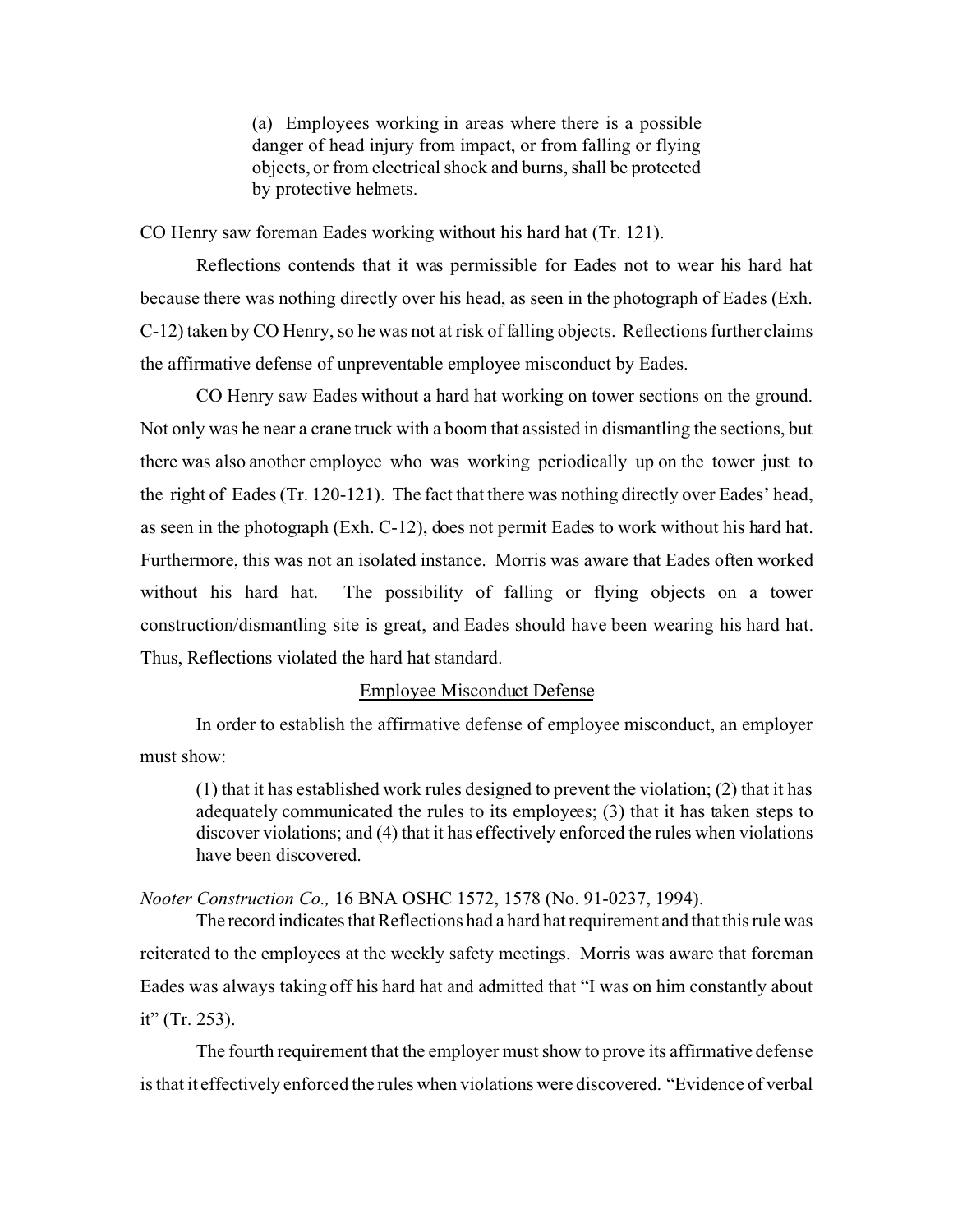reprimands alone suggests an ineffective disciplinary system." *Precast Services, Inc.,* 17 BNA OSHC 1454, 1455 (No. 93-2971, 1995), *aff''d without published opinion,* 106 F. 3d  $401 (6<sup>th</sup> Cir. 1997)$ . In this case employees were not adequately disciplined for not wearing their hard hats. Morris was always "telling" the employees to wear their hard hats (Tr. 58, 331). A verbal warning obviously was not enough to make employees take the hard hat rule seriously. Reflections lacked a formal discipline program consisting of increasingly harsher discipline measures such as verbal warnings, written warnings, work suspension, and termination. Furthermore, the employee who did not always wear his hard hat was the foreman. "(A) supervisor's failure to follow the safety rules and involvement in the misconduct is strong evidence that the employer's safety program was lax." *Ceco Corp.,* 17 BNA OSHC 1173, 1176 (No. 91-3235, 1995).

The employee misconduct defense fails because Reflections did not establish that it adequately enforced its hard hat safety rule. Therefore, the violation of 29 C. F. R. § 1926.100(a) is affirmed.

### Alleged Violation of 29 C.F.R. § 1926.1053(b)(4)

Citation No. 1, item 3a, alleges a 10-foot self-supporting ladder (stepladder) was used as a non-self-supporting ladder on a slippery surface. Section 1926.1053(b)(4) provides: "Ladders shall be used only for the purpose for which they were designed." CO Henry observed foreman Eades descending a folded stepladder that was leaning against a section of the tower (Exhs. C-12, C-13, C-14; Tr. 127).

While it was not determined whether the ladder was on a slippery surface, the standard requires that a ladder be used *only* for the purpose for which it was designed. A stepladder that is used folded as a non-self-supporting ladder is a hazard because it can slide out from under the employee on the ladder. The fall can result in serious injury such as fractures, contusions, abrasions, and lacerations.

Thus, the violation of 29 C. F. R. § 1926.1053(b)(4) is affirmed.

### Alleged Violation of 29 C.F.R. § 1926.1053(b)(7)

Citation No. 1, item 3b, alleges a 10-foot stepladder, used as a non-self-supporting ladder, was not secured and was used on a slippery surface. Section 1926.1053(b)(7) provides:

Ladders shall not be used on slippery surfaces unless secured or provided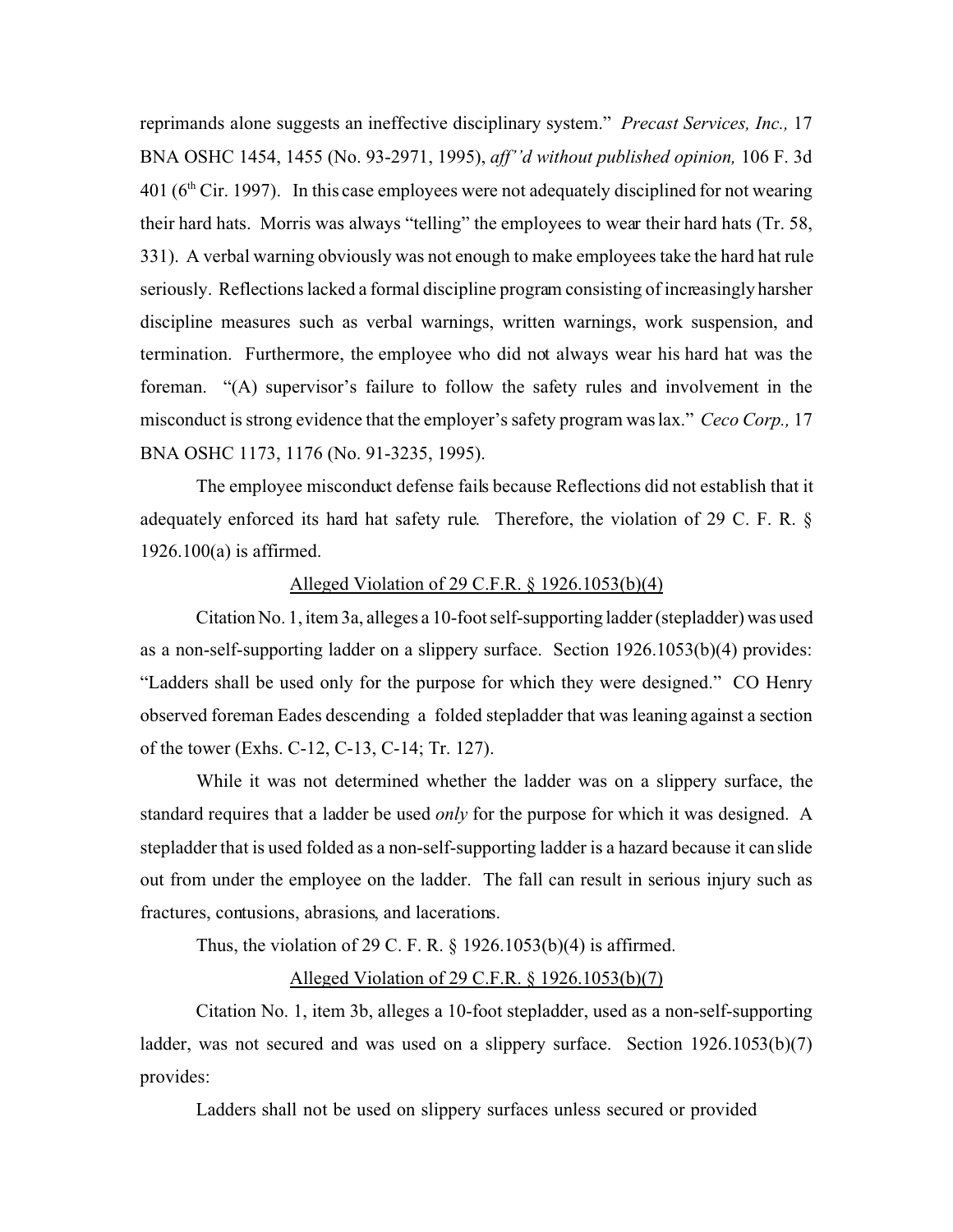with slip-resistant feet to prevent accidental displacement. Slip resistant feet shall not be used as a substitute for care in placing, lashing, or holding a ladder that is used upon slippery surfaces including but not limited to, flat metal or concrete surfaces that are constructed so they cannot be prevented from becoming slippery.

CO Henry observed foreman Eades descending a folded stepladder that was leaning against a section of the tower, and the ladder was not secured at the top (Exh.C-14, Tr. 126-127).

There is no evidence in the record as to the surface that the ladder was on. Furthermore, CO Henry admitted that he did not know what kind of feet the ladder had (Tr. 173).

The Secretary has failed to prove the alleged violation. Consequently, the alleged violation of 29 C. F. R. § 1926.1053(b)(7) is vacated.

### Alleged Violation of 29 C.F.R. § 1926.152(a)(1)

Citation No. 2, item 1, alleges that an unapproved container without a lid was used to store a flammable liquid. Section  $1926.152(a)(1)$  provides in pertinent part:

.

Only approved containers and portable tanks shall be used for storage and handling of flammable and combustible liquids. Approved safety cans or Department of Transportation approved containers shall be used for the handling and use of flammable liquids in quantities of 5 gallons or less ...

CO Henry observed three plastic containers in a truck bed (Exh. C-16). He was told by foreman Eades that they held flammable liquid (Tr. 128). The containers were power tools and next to a generator that was hooked up (Exh. C-16; Tr. 128).

Employee Cunningham stated that employees took the containers to get diesel fuel and gasoline and, as soon as they returned to the jobsite, emptied them into the generator or hydraulic hoist (Tr. 331-332). Reflections argues that since the containers were empty, there is no violation.

This argument fails because the standard requires approved containers for storage and handling. Reflections' employees were handling the containers. The standard requires that containers be listed or approved by a nationally recognized laboratory. Containers made of plastic create a fire and/or explosion hazard. In this case, using unapproved containers for flammable fuel exposes the employees to the hazard of vapors igniting by spark from the working generator or an electrical tool.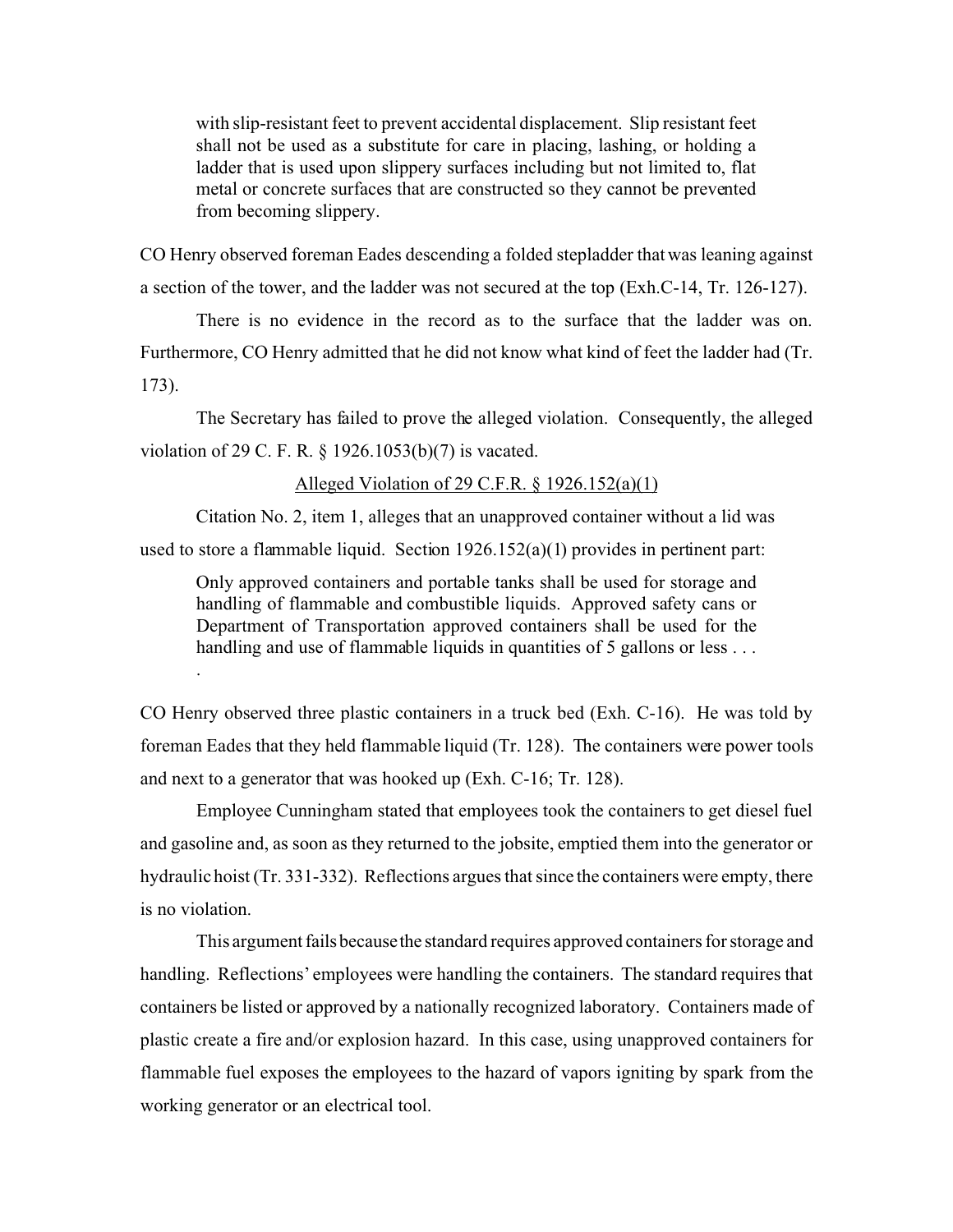Accordingly, the violation of 29 C. F. R. § 1926.152(a)(1) is affirmed.

### **PENALTY ASSESSMENT**

Section 17(j) of the Occupational Safety and Health Act requires that when assessing penalties, the Commission must give "due consideration" to four criteria: (1) the size of the employer's business, (2) the gravity of the violation, (3) the good faith of the employer, and (4) the prior history of violations. 29 U. S. C. § 666(j). The Commission has wide discretion in penalty assessment. *Kohler Co.,* 16 BNA OSHC 1769, 1776 (No. 88-237, 1994).

Reflections is a very small company that employed five employees at the time of the inspection. Because of its small size, a reduction in the proposed penalties is appropriate.

Generally, the gravity of the violation is the primary consideration in assessing penalties. *Trinity Industries, Inc.,* 15 BNA OSHC 1481, 1483 (No. 88-2691, 1992). The gravity of a particular violation "depends upon such matters as the number of employees exposed, the duration of theexposure, the precautionstaken against injury, and the likelihood that any injury would result." *J. A. Jones Construction Co.,* 15 BNA OSHC 2201, 2214 (No. 87-2059, 1993). Only one or two employees were exposed at any time, and they were not continuously exposed to the hazards. Therefore, the gravity of the violations is moderate.

Reflections demonstrated good faith. It was cooperative throughout the inspection and abated all of the violations at the time of the inspection, so credit will be given for good faith.

In its thirteen years of existence, Reflections had never been cited for any OSHA violations until this job. Some credit is given for a good safety history.

Based on these factors, a total penalty of \$1,100 is reasonable for Citation No. l. This penalty is sufficient to encourage prospective compliance with the Act.

# **FINDINGS OF FACT AND CONCLUSIONS OF LAW**

The preceding decision constitutes the findings of fact and conclusions of law in accordance with Rule 52(a) of the Federal Rules of Civil Procedure.

### **ORDER**

Based on the preceding decision, it is ORDERED that:

1. Citation No. 1, item 1, alleging a serious violation of Section 5(a)(1) of the Act,